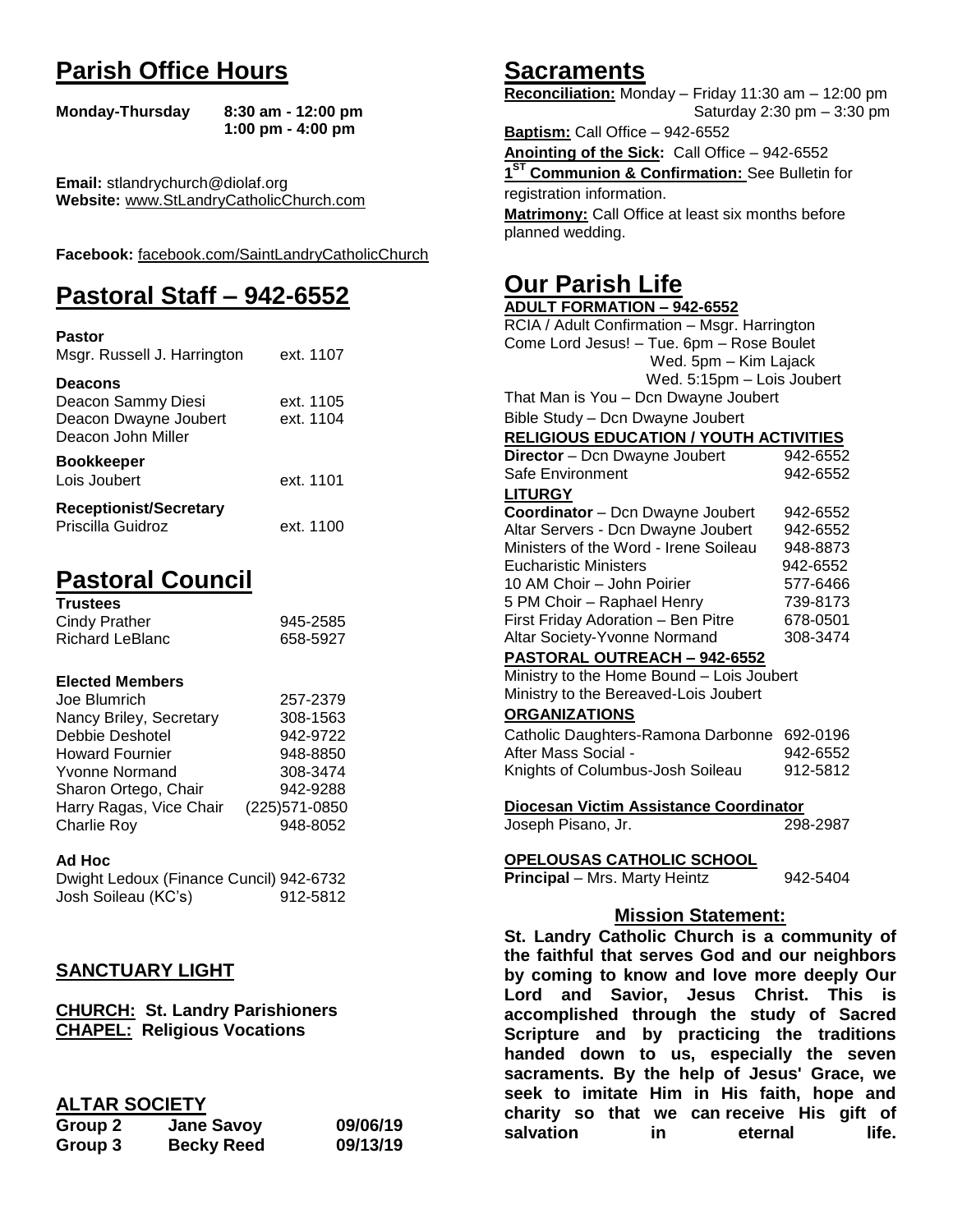**Volume 68, No. 36 –** *Twenty-second Sunday of Ordinary Time* **– September 02, <sup>2019</sup>**

## *From the Desk of Msgr. Harrington…*

Sometimes there are people who are called to be the primary caretakers of someone they love. This can be a spouse or a child taking care of a parent or a parent with a child. This might even extend to a friend or the professional who has dedicated a life to being one who cares for another. It seems that this is happening so much in today's world.

Who are these people who spend their days and nights, putting their own dreams on back burners to care for someone else? Where do they find the profound sense of service that they so often have to call upon? Where do they find the patience to attend to the needs of another person who is so reliant upon their ministry? What depth of love resides in their hearts so that they can muster this heroic strength of character to place someone else's needs before their own?

The vocation of a caretaker is not an attractive path. It isn't some romantic notion from a movie that promises a happy ending as the music swells and the credits roll across the huge screen. I would suspect it is tiresome and draining and thankless.

I remember my mother's oldest sister who had a son who was hydrocephalic. She faithfully took care of the rest of her children and her husband, but the dedication she showed in her care for her broken son was seamless. Her life was his. He wasn't supposed to survive early childhood but died at sixteen. Her love was palpable. She taught a lot of us kids about God's love.

For those of you in our community who are caretakers, know that you teach us a great deal about God's love for us. Your dedication and commitment to caring for another person reveals so much to the rest of us. Your willingness to serve in such a powerful way inspires us over and over again to remember God's fidelity, His faithfulness, His patience with us, the depth of His mercy.

We know in your frustration you see yourself as so impatient and so unforgiving of your efforts. The everyday must seem like a prison sentence. You probably rarely take the time to take care of yourself or feel guilty when you do. Caretakers seldom take care of themselves.

You need to know that your ministry does not go unnoticed. We know you serve not out of need to be recognized, but out of the need of the other person. You are so busy washing the feet of someone else that you may not notice us lifting you in prayer. The caretaker's life can be so lonely, that the shadows hint of despair. We beg you not to give in to those whispers. Your life is valuable not just from the ministry you do; your life is valuable for who you are. You are a blessed child of God, serving in His name, healing in His name, caring in His name.

To all who serve in this capacity, be certain of our prayers and support. Your place at the banquet is assured. You will be waited on by the Lord Himself, oh good and faithful servant.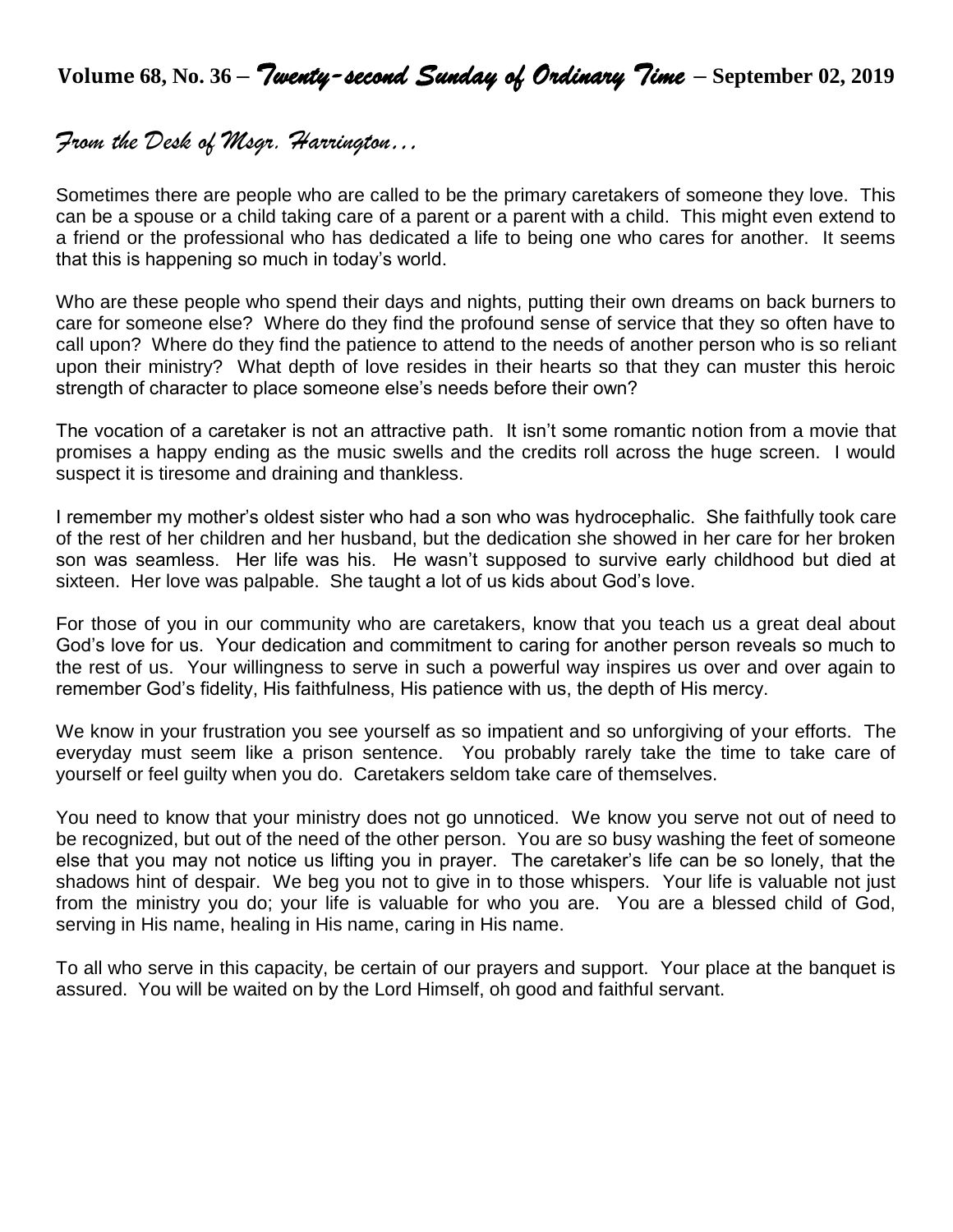## **POPE FRANCIS' INTENTIONS –**

**September - The Protection of the Oceans** That politicians, scientists and economists work together to protect the world's seas and oceans.

## **OFFERTORY COLLECTIONS –**

# **August 18, 2019**

| <b>REGULAR</b>            | \$7934.60 |
|---------------------------|-----------|
| <b>GOAL</b>               | \$9000.00 |
| Maintenance & Repair Fund | \$58.00   |
| Poor & Needy              | \$332.00  |
| <b>OCS Foundation</b>     | \$1207.25 |
| Maintenance Endowment     | \$220.00  |
|                           |           |

Thank You for Your Generosity!

## **2nd Collection**

**09/01/19** – Maintenance & Repair Fund **09/08/19** – No 2nd Collection (Catholic University)

#### **REMINDERS FOR THE WEEK**

#### **Sun. – 09/01**

- **Mon. - 09/02 – office closed Labor Day 6:00pm** Rosary @ Lafleur Monument
- **Tue. - 09/03**

| 9:10am | <b>OCS Mass</b>   |
|--------|-------------------|
| 6:00pm | Come, Lord Jesus! |

## **Wed. - 09/04**

| 5:00pm | Come, Lord Jesus! |
|--------|-------------------|
| 5:15pm | Come, Lord Jesus! |

## **Thu. - 09/05**

#### **Fri. - 09/06 – Office Closed**

| 7:00am | 1 <sup>st</sup> Friday Adoration |
|--------|----------------------------------|
| 6:30pm | <b>Fr Lafleur Memorial Mass</b>  |

#### **Sat. - 09/07**

| 07:30am | <b>Benedition</b> |
|---------|-------------------|
| 8:00am  | Mass in Church    |

#### **READINGS FOR FAITH SHARING Twenty-second Sunday in Ordinary Time**

**Sir 3:17-18,20, 28-29** Ancient wisdom insists that the more humble we are,the greater we are. **Psalm 68** "God, in your goodness, You have made a home for the poor." **Hebrews 12: 18-19** Far from frightening, our encounter with God will be like a glorious holiday. **Luke 14: 1, 7-14** Jesus presents his own version of table manners.

True humility requires that we acknowledge our weaknesses, our imperfections, our humanness. We are not more important than our neighbor. Sirach offers this as a lesson to guide the listener. Jesus tries to teach this to the Pharisees in the Gospel we hear today. Humility begets generosity, as it recognizes the value in our neighbor, especially those who are put down. True generosity is shown when giving to those who cannot repay.

## **PRAY FOR OUR SEMINARIANS**

| -Michael Vidrine                  | St. John, Melville                                   |
|-----------------------------------|------------------------------------------------------|
| -Trey Fontenot                    | Sacred Heart of Jesus, VP                            |
| -Garrett Broussard OLOGC, LC      |                                                      |
|                                   | Father, in your plan for our salvation you provide   |
|                                   | shepherds for your people. Fill your Church with the |
| spirit of courage and love. AMEN. |                                                      |

## **PRAY FOR A PRIEST EACH DAY**

| <b>Sunday, 09/01</b> | <b>Pope Francis</b>               |
|----------------------|-----------------------------------|
| <b>Monday, 09/02</b> | <b>Pope Emeritus Benedict XVI</b> |
| Tuesday, 09/03       | <b>Bishop Deshotel</b>            |
| Wednesday, 09/04     | <b>Bishop Emeritus Jarrell</b>    |
| Thursday, 09/05      | <b>Abbot James Liprie, OSB</b>    |
| <b>Friday, 09/06</b> | Fr. Albert Louapre, SJ            |
| Saturday, 09/07      | Fr. Thomas Madden, SJ             |

Eternal Father, we lift up to You, these and all the priests of the world. Sanctify them. Heal and guide them. Mold them into the likeness of Your Son Jesus, the Eternal High Priest. May their lives be pleasing to You. In Jesus' name we pray. AMEN

## **AFTER MASS SOCIALS**

**Each Sunday, following the 8am and 10am Masses we gather in the South Sacristy of the church for coffee & donuts and FELLOWSHIP! Everyone is welcome! Please use the outside entrance near the southeast corner of the church. Please do not enter through the sanctuary. Please, NO FOOD in any other area of the church.**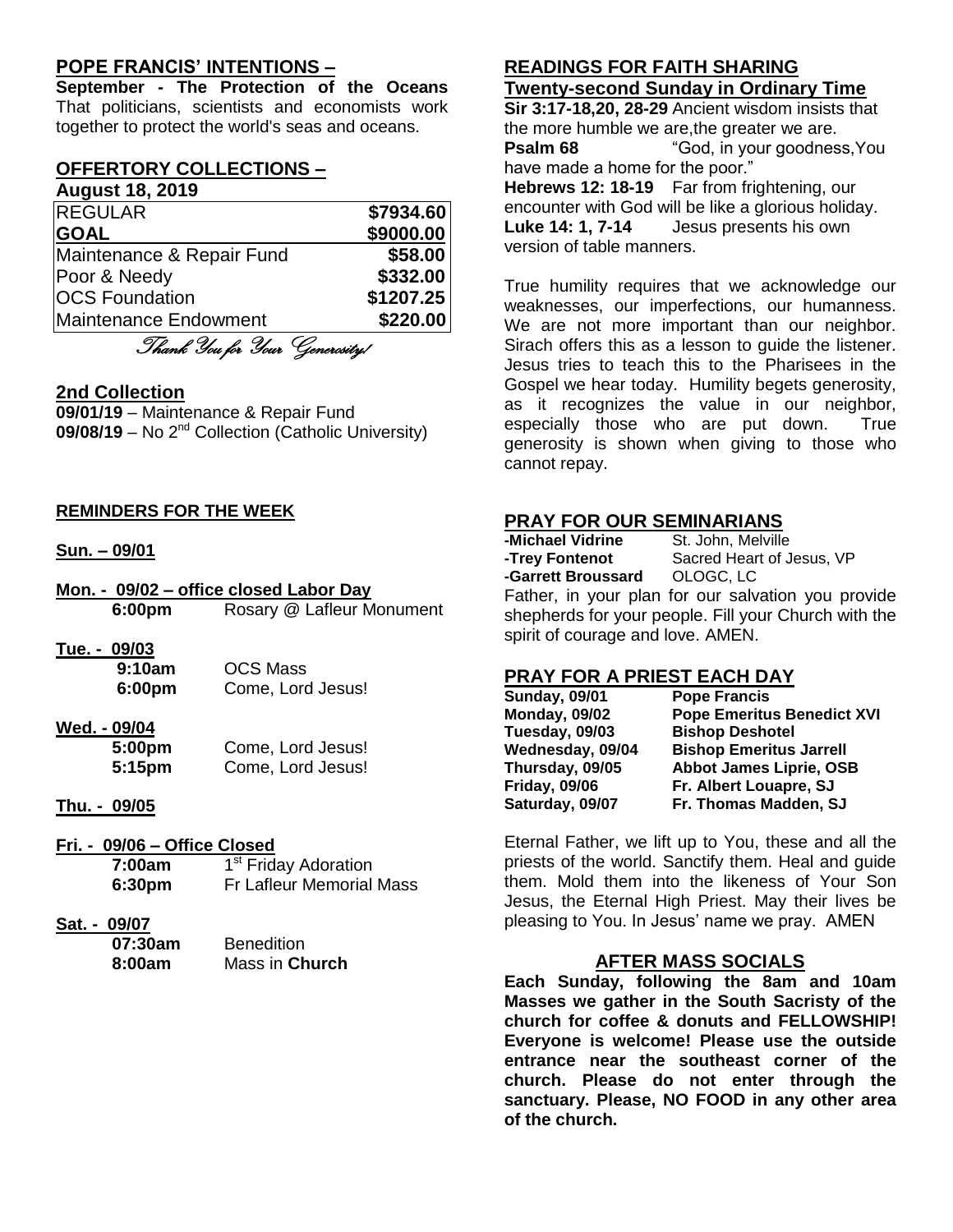## **MASS INTENTIONS**

#### **Saturday, August 31**

**4:00pm** Billie (BD); Derbes & Hilda Soileau; Charles F. Going & Wm. Hatch Families; Carolyn M. Bertrand; Roy & Justine L. Elder Family; Norris Leger, Toby & Winnie Lalonde & Family; Wayne,

Jeanette & Jonathan Lalonde; Junior, Loretta & Stephen Hargroder; John Murphy & Earleen Carriere; Patrick Murray Labbe; Janette Sylvester; Special Intention; Anna Lois Joubert; Robert (Bob) Chachere; Shelton Daigle and Carrie Soileau; Neal

Whipp Family & Fr. Joseph C. DeLuca; Madelyn McKinney; Ross Hulin; Murphy Allen Lanclos, Sr. & Deceased family members;Eli Thanh Huynh; Come, Lord Jesus Groups; Frank & Marguerite Miller, Gordan Pitre

#### **Sunday, September 01**

**08:00am** Youle, Therese & John Ray Fontenot and Martin J. St. Amand; Velta Dupre Bajat; James E. Martin; Mayance & Wanda Dupre (WA); Murphy Allen Lanclos, Sr. & deceased family members; Beedy Herpin (BD); Eva Arnaud; Willard Ray "Bubba" Andrepont; Lonnie T. Ortego, Jr.; M/M John, John Jr., Jacob & Michael FaKouri; Bernel, Arthur & Eva Fontenot **10:00am** Malcolm "Slick" & Margaret Martin; Yvonne Guillory Fontenot; Irl (DA) & Hazel White Hollier; William "Billy" H. Jarrell, Jr.; Lee & Beverly Faul & Mark Capone Jr.; Lawrence Kelly & Darius & Zetta Deville; Soi Thi Nguyen (DA); Dallas

Barron, Jr.; Orphan Souls; John Tran Dinh Chau; John Truong Si Can; Anna Tran Thi Tan; Guise Tran Ho; Robert "Bob", Gregory Wade & Nicole Daigle Thibodeaux Fontenot; Nita & J. Y. Bordelon Sr.; Harriet H. Doucet; Lawrence & Beatrice Sylvester Family; M/M Lee Martin, Jon Martin & Loray Martin Bertrand & Rita Darby; M/M Emillian Bodin & Joyce Lagrange; Stephen Taylor; Carol, Joyce & Baby Ortego; Anna Nguyen Thi Dau, Gordan Pitre

**5:00pm** St. Landry Church Parishioners

## **Monday, September 02**

**12:05pm** Sam (BD) & Elva Moncla; Nita & J. Y. Bordelon Sr.; Anna Lee Dupre (BD)

#### **Tuesday, September 03**

**12:05pm** Tyler Mesner (BD); Sandra Doucet Presley (BD); Deacon Dwayne (BD) Joubert & Family; Nita & J. Y. Bordelon Sr.

#### **Wednesday, September 04**

**12:05pm** Velta Dupre Bajat (BD); Robert "Chris" Christopher Fields; Nita & J. Y. Bordelon Sr.; Father Joe Breaux; Alvierda S. Gros (DA)

**Thursday, September 05**

**12:05pm** Nita & J. Y. Bordelon Sr.

#### **Friday, September 06**

**12:05pm** Roy & Justine L. Elder Family; Enrique Derit; Anna (BD) Walker & Family; Semprosa Requiso; Nita & J. Y. Bordelon Sr.

#### **Saturday, September 07**

**08:00am** Nita & J. Y. Bordelon Sr.

## **PRAYER INTENTIONS**

Laurey Andrus, Rena Mae Angelle, Dannie Ardoin, Brenda & Dennys Baird, Camden Barnard, Victoria Barron, Addi Baquet, Eric Baquet, Mona Bernard, Rada Bono, Derek Bourque, James Buford Bergeron, Paula Bienvenu, Robert Bienvenu, Marty Billeaudeau, Randy Bordelon, Ricky Bordelon, Alexandra Boudreaux, Mildred D. Boudreaux, Joan Brady, Eden Broussard, Tammy Broussard, Nico Campbell, German Cardoza, Ronnie Collette, Liz Constanino, Betty Cormier, Leroy Darbonne, Glenda G. Darbonne, Christopher Darby, Francis "Flossie" David, Angie Dejean, Barbara Dopson, Lee Dubuc, Wanda Dupre, Glyn Durio, Willie Mae Emonet, Johnny Fontenot, Brandon Fuselier, Glenda Gaudet, Albert Going, Robert Going, Jr., Sarah Groth, Amelia Guillory, Gabrielle Hanson & Family, Norma Hargroder, Jeanette Harville, Carol Hebert, Scott Hebert, Eva Herbert, Corrace Hollier, Yola Huckaby, Rosalie Jackson, Bryan Fontenot, Jo Ann Jones, Leon Khan, Joyce LaCasse, Charles Kenneth Lalonde, Sr., Virgie Lanclos, Lisa Leblanc, Jenny Ledoux, Ronald Leger, Sawyer Leger, Paul Leleux, Margie Lintzen, Cassandra Marceaux, Malcolm Marcus, Kathy Martin, Verna Martin, Heather E. Matt, Sidney Matt, Taylor Morales, Glenda Moreau, Larry Moreau, Julia Ortego, Gene Paillet, Mary Paillet, Elliot Pavlovich, Belle Pitre, Glenda Pitre, Michelle Poulet, Butch Richard, Gerald Roy, Emery Richard, Jessie Richard, The Keith Richard Family, Geneva Scallon, Pap Roy, Jason Sonnier, Clara Smith, Elaine Soileau, Ronald Speyrer. Fred Stafford, Andrew Stelly, Audrey Stelly, Becky Sylvester, Andrew Tarleton, Richard Tatman, Ervin Thibodeaux, Margaret Thibodeaux, Brett Walker, Augustine Wilson, Brad Woodel, Evelyn Wyble, Caleb Zachary

**(It is diocesan policy that we must have permission from any individual that is to be placed on the list of intentions prior to their name being listed.)**

## **FATHER VERBIS LAFLEUR**

**The annual Father Verbis Lafleur Memorial Mass will be celebrated Friday, September 6th at 6:30pm here at St. Landry. The celebrant and homilist for this year's Mass will be our very own Fr. Ben Pitre. Please make every effort to attend!**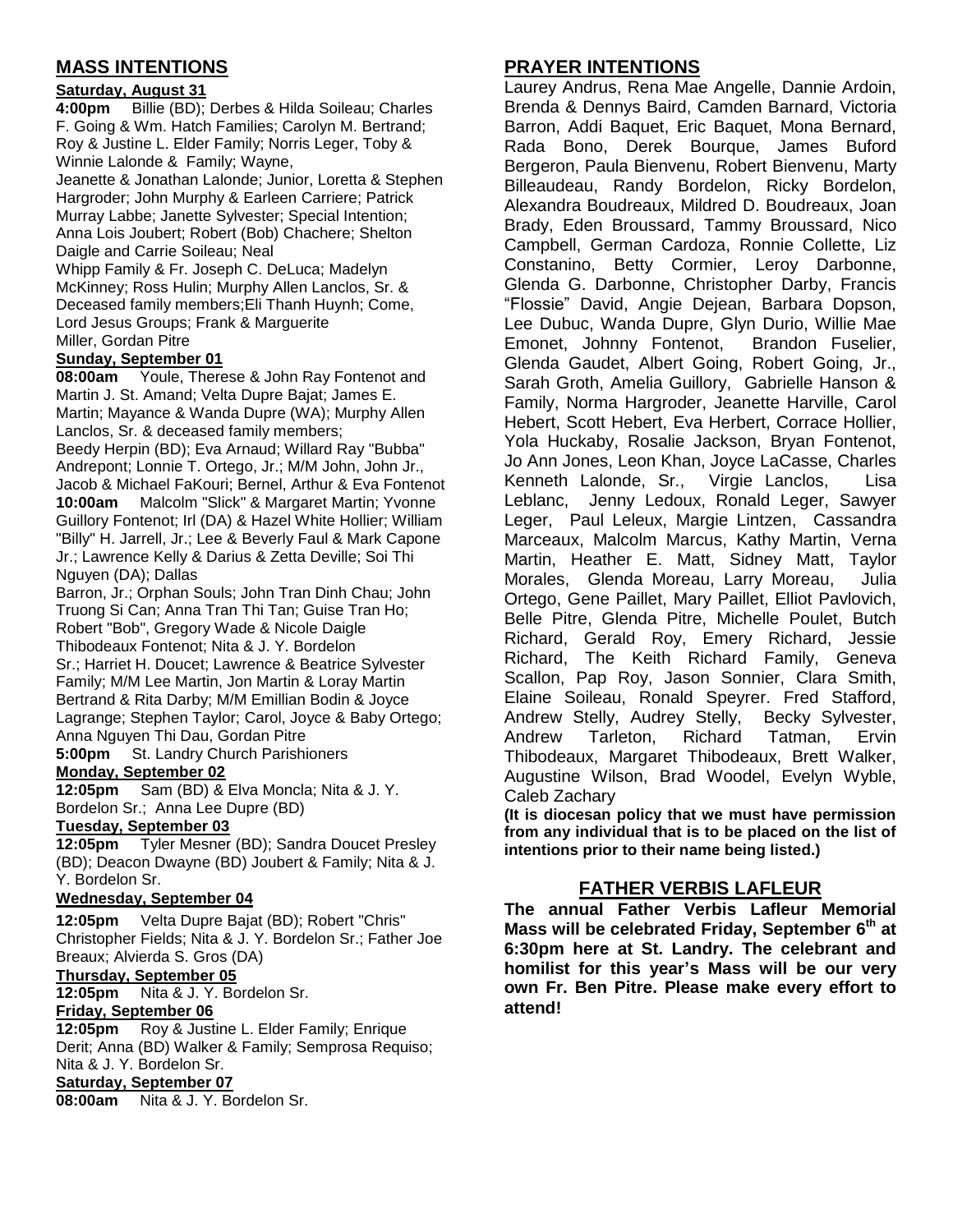## **YOUTH RELIGIOUS ED**

**Registration for this school year's Religious Education program is now in progress. Please come by the office in Valentin Hall to register your student before 8/29/19.**

### **ALTAR SOCIETY**

**The Altar Society meets on the second Monday of every month at 5:15pm in Valentin Hall. We are always welcoming New Members to be a part of our mission to assist in beautifying our church for the sacred liturgies. Our next meeting will be on September 9 th . For more information call Yvonne Normand @ 337-308- 3474 or Janis Courvelle @ 337-789-0971.** 

## **ALTAR SERVERS**

**We are always looking for more young people who desire to serve our Lord in this very important ministry! All Students who have made their 1st Holy Communion through HS are invited to become servers… Parents contact Deacon Joubert for more information.**

### **MUSIC MINISTRY**

**We are always looking for new voices to enhance our ministry of liturgical music! If you feel called to share your talents in this capacity, call one of our choir directors – JP Poirier (337) 577-6466 or Rafael Henry (337) 739-8173, or call the parish office and someone will get with you!**

## **KNIGHTS of COLUMBUS**

**The Knights of Columbus, Council #1173 meets on the second Thursday of each month. Call Josh Soileau (337)912-5812 if you are interested in joining.** 

#### **BIBLE STUDY**

**Bible Study sessions will begin in September. The sessions will be Mondays @ 10am & 6pm. Please call Deacon Joubert (942-6552) for more information.**

#### **MARRIED COUPLES**

**There are still openings for the Married Couples retreat the weekend of September 6-8, 2019. Arrival is on Friday afternoon, September 6, between 5:00 p.m. and 6:30 p.m. Supper is served at 6:40 p.m. The retreat will end on Sunday, September 8, after lunch around 1:00 p.m. If you have any questions, please feel free to contact Our Lady of the Oaks at 337-662-5410 ext. 200 or email the front office at [oloaks@centurytel.net.](mailto:oloaks@centurytel.net)**

### **ONLINE CATECHESIS**

**The Diocese of Lafayette has partnered with Franciscan University in Steubenville, Ohio, to give everyone in the diocese access to workshops that can help in their religious formation. Although some of the workshops are geared towards teachers, many simply give information on topics that many of us want to know more about (i.e. the Eucharist, Mary, New Testament, Old Testament). All you have to do is go to [www.franciscanathome.com/diolaf](http://www.franciscanathome.com/diolaf) to begin to create your account. The Office of Catechetics has a short 3 minute video on their webpage that will direct you on how to create an account. Our parish (or institution) has already been placed in the system, so all you have to do is create your personal account.**

### **GRIEVING DADS**

**Red Bird Ministries is offering an overnight weekend retreat at The Lodge in Butte La Rose (1031 La Salle St, Breaux Bridge, LA) for grieving fathers to experience hope, healing, and fellowship. Follow Me, will be held on Friday, September 20 - Sunday, September 22, 2019. Retreat concludes on Sunday at 11 AM. Men who have experienced any form of child loss are invited (including miscarriage, still birth, and the loss of an infant, child, adolescent, or adult child). Early Bird Registration - \$125 by 8/15/19. Late Registration - \$150 by 9/8/19. Sponsorships are available. Space is limited. Register now at redbird.love/dadsretreat.**

#### **PRAYER FOR HURRICANE SEASON**

O God, Master of this passing world, hear the humble voices of your children. The Sea of Galilee obeyed your order and returned to its former quietude; you are still the Master of land and sea. We live in the shadow of a danger over which we have no control. The Gulf, like a provoked and angry giant, can awake from its seeming lethargy, overstep its conventional boundaries, invade our land and spread chaos and disaster. During this hurricane season, we turn to You, O loving Father. Spare us from past tragedies whose memories are still so vivid and whose wounds seem to refuse to heal with the passing of time. O Virgin, Star of the Sea, Our Beloved Mother, we ask you to plead with your Son in our behalf, so that spared from the calamities common to this area and animated with a true spirit of gratitude, we will walk in the footsteps of your Divine Son to reach the heavenly Jerusalem where a storm-less eternity awaits us.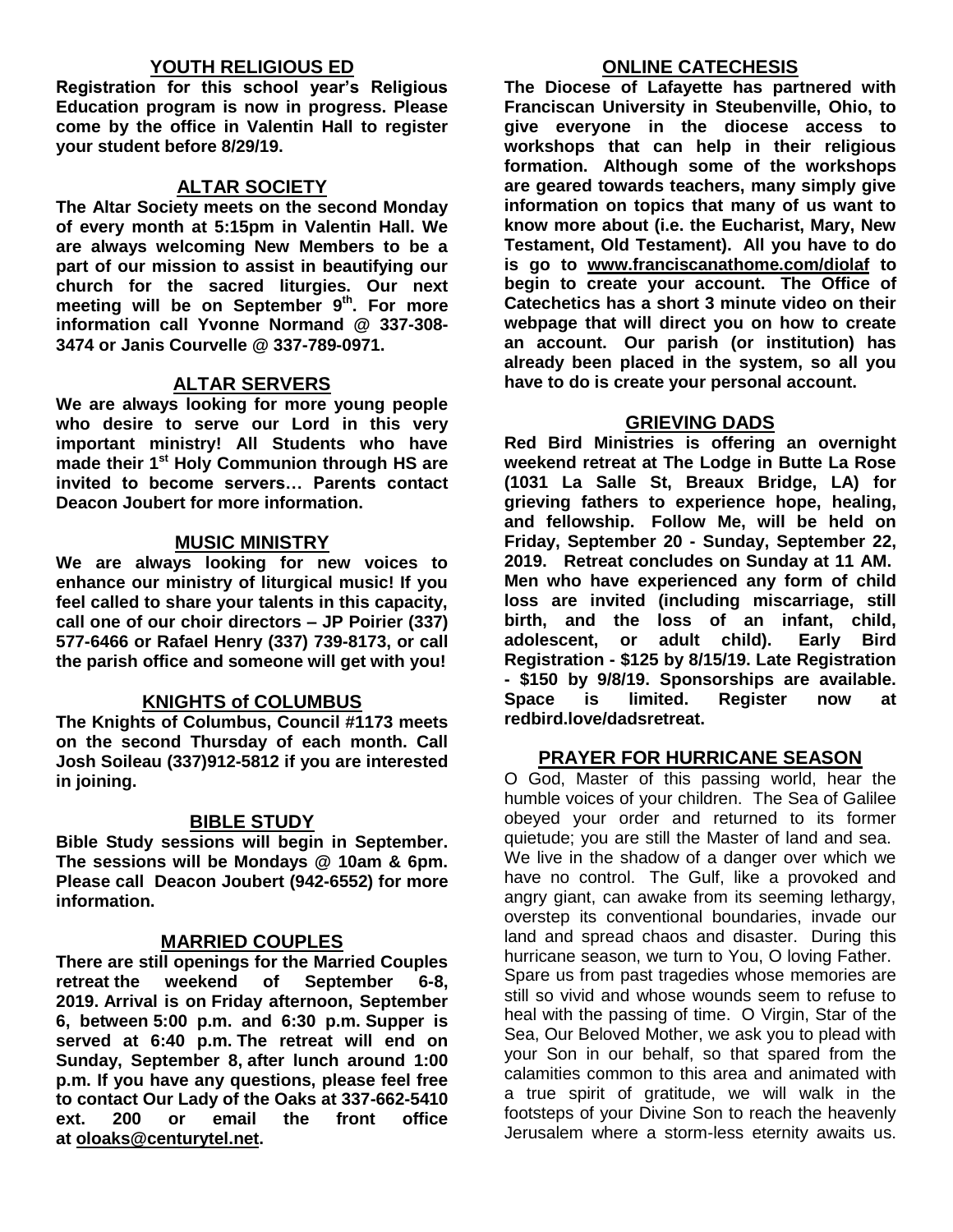## **EXTRA – ORDINARY MINISTERS**

#### **September 07/08**

**Saturday – 4:00pm** 

**Altar Servers:** Joseph & Mark Wilkes **Extra-ordinary Ministers of the Eucharist:**  Howard Fournier, Julie Roy, Lorna Sue Miller, Paul & Betty Leleux

**Reader:** Nelda Villery

#### **Sunday – 8:00am**

**Altar Servers:** Leigh Labrie, Beau & Ethan Stelly **Extra-ordinary Minister of the Eucharist:** Janice Kidder, Jackie Harbour, Rose Mariani **Reader:** Keith & Yvonne Normand **10:00am**

#### **Altar Servers**: Noah & Rylee Labruyere, Trip Blumrich **Extra-Ordinary Ministers of the Eucharist:**

Paul Briley, Cynthia Guidry, Cindy Prather, Martha Moise

**Reader:** Cindy Prather, Josh Soileau **5:00pm** 

**Altar Servers:** Mia Fuselier

#### **Extra-ordinary Ministers of the Eucharist:**

Glenn LeBlanc, Mercy Jannice, Jeannie Anding, Carrol Lafleur

**Reader:** Tanina Fuselier

## **OCS CORNER**

**OC athletes of fall sports teams (football, cross country, cheerleaders and Vikettes) will gather together for mass this weekend on Sunday at 5 pm in St. Landry Catholic Church. The school mass for junior high and high school will be held on Tuesday at 9:10 am in church.** 

**Upcoming events filled with fun include the Alumni Softball Tourney on Sept. 7-8 at the OC ball fields and the "Mom Prom" sponsored by the PTO on Sept. 14 at the Delta Grand where OC Moms and friends are invited.** 

**And don't forget about the BIG game this Friday night in Donald Gardner Stadium when the Vikings take on the cross-town Opelousas High Tigers! See you there!**